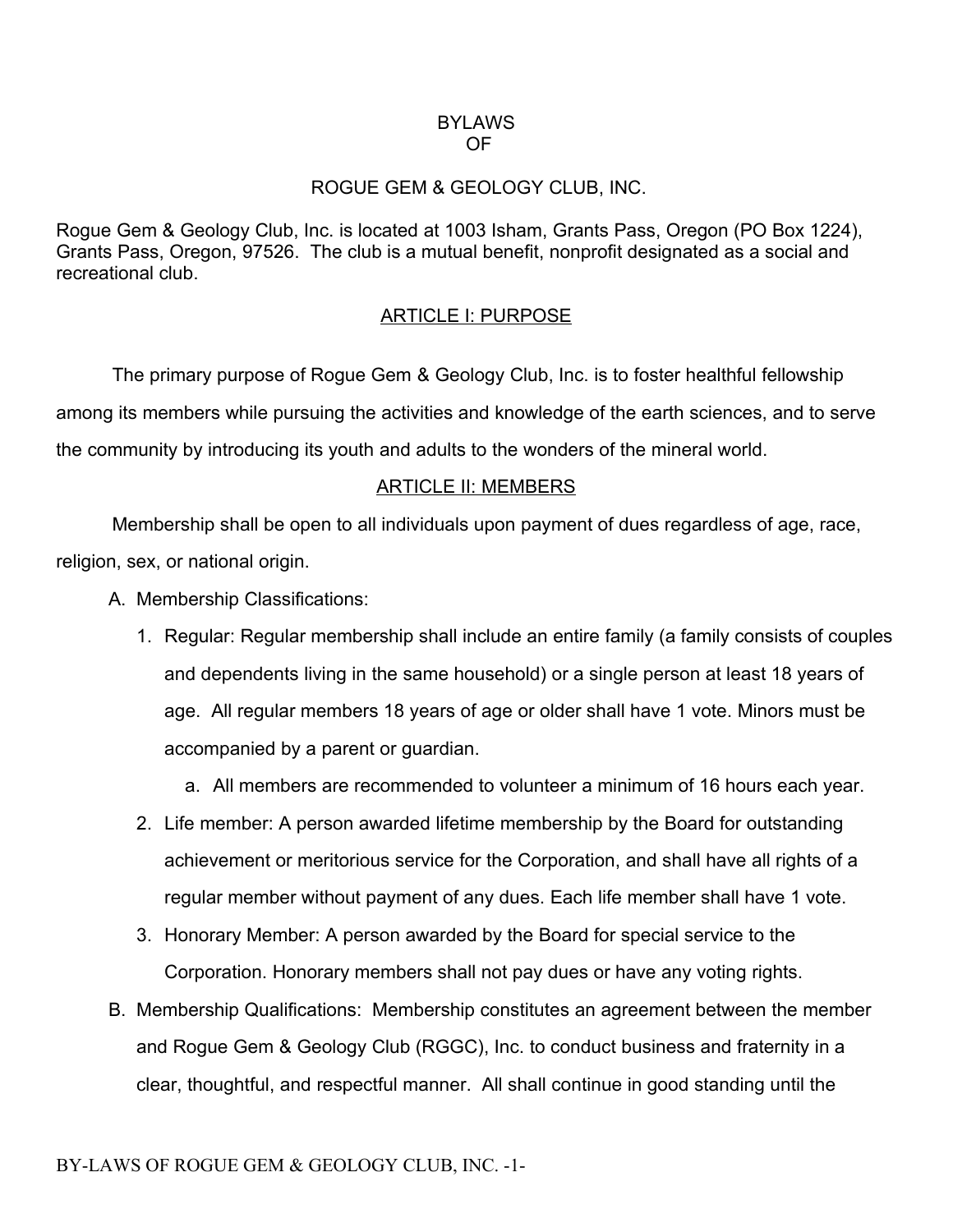member stops paying dues, resigns from, or is suspended by vote of the Board. Expulsion is by a majority vote of the members present at a general meeting. No proxy or absentee voting.

- C. Dues: Dues are paid on a calendar year basis from September 1 through August 31. The dues for all members shall be determined by vote of the Board. Dues may be amended as determined by a quorum of the Board.
- D. Termination, Suspension, or Expulsion
	- 1. Nonpayment of dues will terminate membership within 60 days following September1st. (November 1st.) each year.
	- 2. The Board must approve reinstatement for anything other than nonpayment of dues.
	- 3. Charges of dishonesty, acting against the principles or the purposes of RGGC, Inc. and/or injuring the reputation or professional standing of a member may be sent to the Board in a written statement signed by at least (1) active member.
		- (a) The accused member shall be notified in writing of the charges and be allowed a meeting to defend himself/herself before the Board. The notification should be sent 15 days before the said Board meeting.
		- (b) The member may be suspended by a Quorum vote of the Board. No Proxy or absentee voting.
		- (c) A vote of a majority of the members present at a general meeting is needed for expulsion. No proxy voting or absentee voting.
- E. Annual Meeting: The annual meeting of the members shall be held at the August meeting at a place to be determined by the Board.
- F. General Meetings: A meeting of the club membership shall be held monthly on the first Wednesday with exception of the December meeting which is the annual Christmas Party. The President shall preside over the general meeting.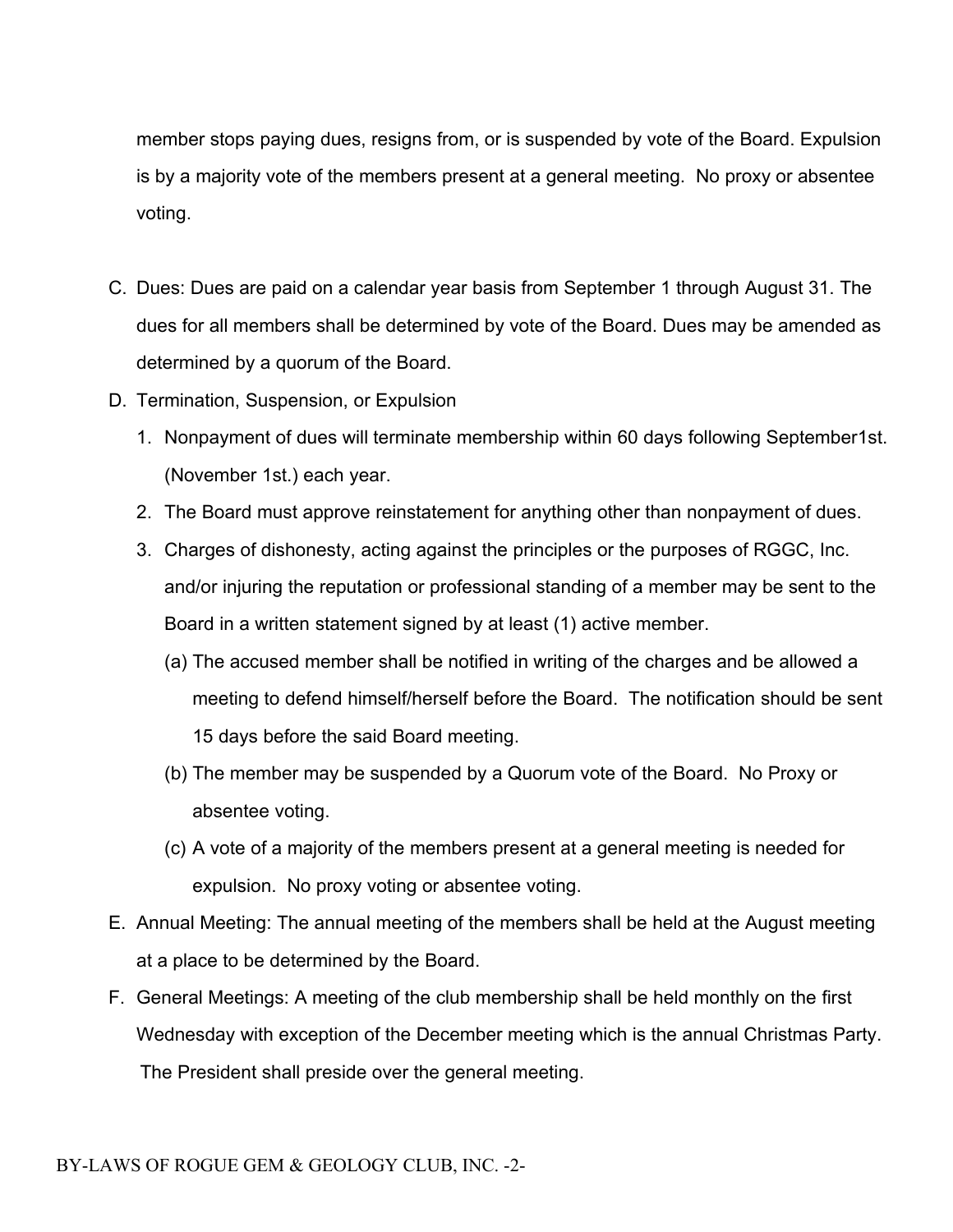- a. The secretary will record the minutes of the general meeting and they will be published in the following month's Gems of the Rogue newsletter.
- b. The majority of members present will determine a quorum for business decisions.
- c. Order of Business for a general meeting:
	- 1. Pledge of Allegiance
	- 2. Acceptance of last month's minutes as published in the newsletter and on the web site.
	- 3. Treasurer's report
	- 4. Report from Committees
	- 5. Old Business
	- 6. New Business
	- 7. Member comments
	- 8. Hospitality
	- 9. Share table
	- 10.Rock of the month
	- 11.Program or presentation
	- 12.Adjournment

# ARTICLE III: BOARD MEMBERS

- 1. All affairs of this corporation shall be managed by the Board.
- 2. Any member in good standing may attend the regular Board meetings. Emergency or Special meetings may be closed to insure protection of privacy.
- 3. The Board will consist of 5 members. President, Vice President, Secretary, Treasurer, and Parliamentarian. Only one family member or business partner shall serve on the board at any given year. The Board members shall be elected at the August meeting and sworn in at the September meeting and will take office after that meeting.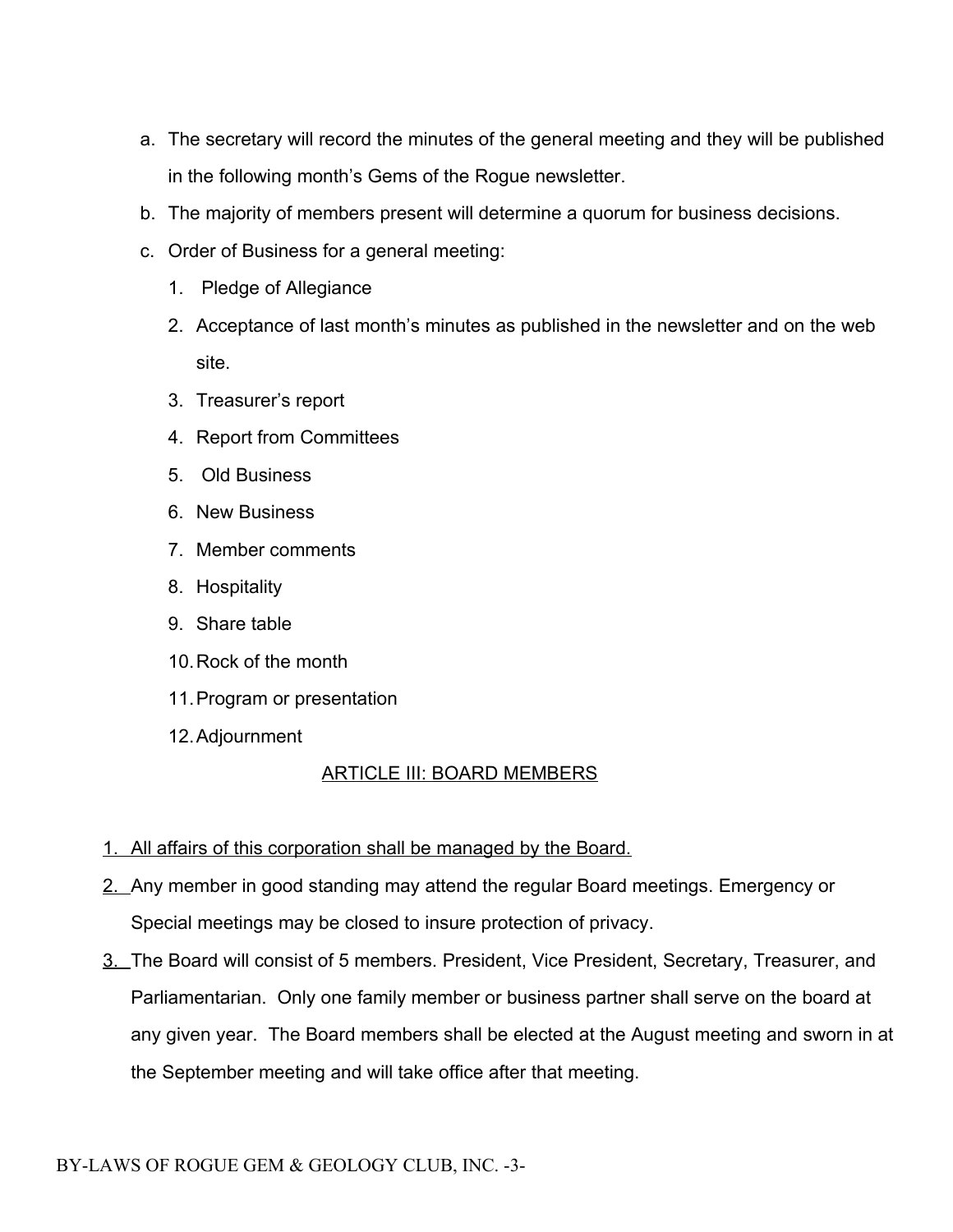- 4. The term of office shall be for 1 year. The Board member can be reelected. The Board shall be elected by the majority of the members present at the August meeting. NO proxy or absentee voting.
- 5. Removal: Any Board member may be removed with or without cause ORS 65.324. A Board member that has 2 unexcused absences of regular Board meetings will be removed.
- 6. Vacancies: Vacancies will be filled by a majority vote (3) of the Board until the next election is held.
- 7. Regular Board Meetings: A monthly Board Meeting shall be conducted on the 2<sup>nd</sup>. Wednesday of the month unless determined by the Board of needed change. If there is not a quorum of Board members present, the meeting is canceled and rescheduled.

A. The President will preside over the meeting and act as Chief of the Board.

B. The Vice President shall act as President in the President's absence and do any service the President recommends.

- C. The Secretary will record the minutes of General and Board meetings and they will be published in the newsletter. All meetings (including special and Emergency meetings) will be documented by written minutes to be kept by the secretary.
- D. The Treasurer shall preside over the financial affairs of RGGC, Inc. and report to the Board at meetings.
- E. Any motion, recommendation, or plan presented must be acted on or tabled for the next meeting for resolution as Old Business.
- F. Meetings are guided by these bylaws and Oregon Nonprofit Corporation Handbook and ORS 65.
- G. Three Members will constitute a Quorum for all Board actions.
- H. The Board Members shall serve without compensation, but may be reimbursed by the Corporation for reasonable out of pocket expense incurred in rendering services for the Corporation.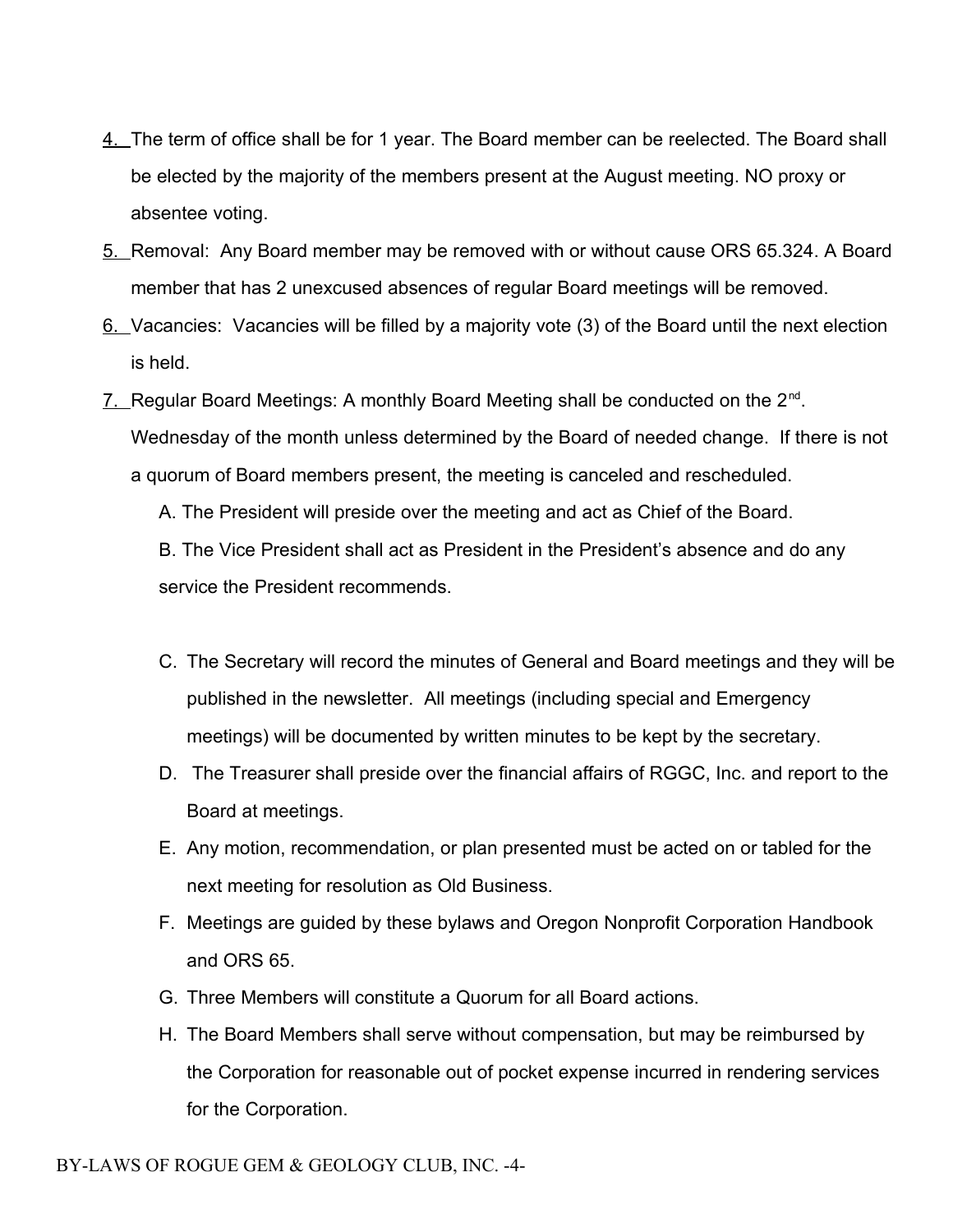- I. All projects relating to the club must have written consent from the Board.
	- a. No member shall use the name of the club in any outside activity without the Board's written approval.
- J. The Order of Business at Board Meetings may be as follow:
- (a) Call to order
- (b) Approval of the minutes
- (c) Financial reports
- (d) Committee reports
- (e) Old Business
- (f) New Business
- (g) Membership comments
- (h) Date and time of next meeting
- (i) Adjournment
- 8. Special Meetings: A special meeting may be held on call and 48 hours of notice by the President or a majority of the Board. Emergency meetings may be called at the discretion of the President or majority of the Board.
- 9. Proxy Voting: There shall be NO Proxy Voting and no absentee voting.

# ARTICLE IV: DUTIES OF THE OFFICERS

- 1. President: It shall be the duty of the President to call and preside at all meetings and sign, subject to prior approval of the Board, contracts, instruments, deeds, and obligations of/for the Corporation.
- 2. Vice President: Shall, in the absence of the President or the inability of the President to act, exercise the duties and powers of the President and perform such duties as may be assigned from time to time by the Board or the President.
- 3. Secretary: Is responsible for the following, which shall be performed in person or under the officer's supervision, safekeeping of all records including all meeting minutes and reports of the Board; prepare and distribute all notices and all minutes, post general meeting minutes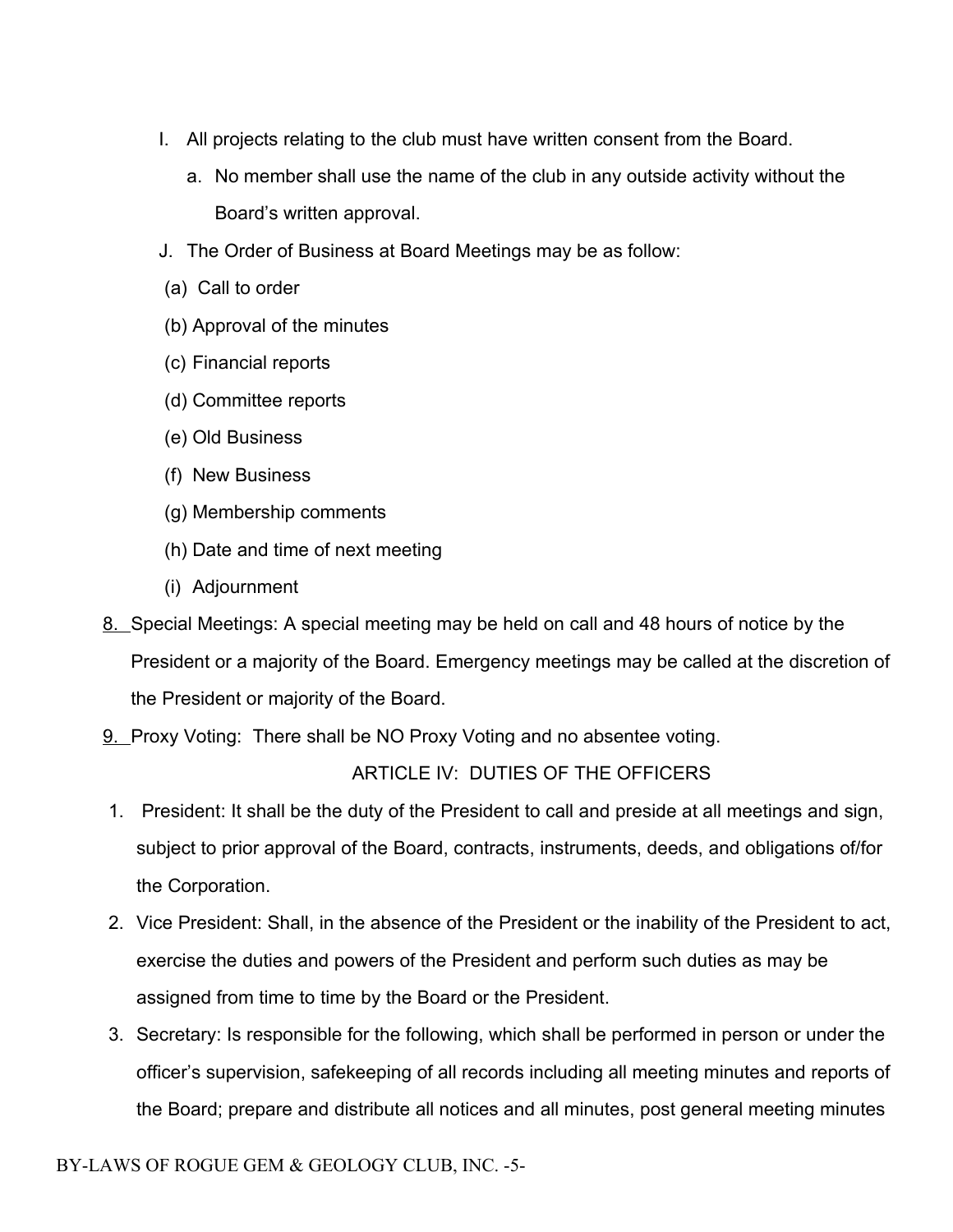and Board meeting minutes in the club newsletter; maintain current records pertaining to the names and addresses of the Board members and perform any other duties as may be assigned the Secretary from time to time by the Board or the President.

- 4. Treasurer: The treasurer is responsible for maintaining complete records pertaining to all funds and assets of the Corporation; pay all obligations of the Corporation as approved by the Board or pursuant to the general direction of the Board including the signing of any checks drawn upon any bank account of the Corporation. Receive and disburse all funds of the Corporation; secure an audit of the books once a year, file state and federal paperwork each year, and perform such duties as may be assigned from time to time by the Board or the President.
- 5. Parliamentarian: counsels the organization on parliamentary law and rules of the organization. May assist with writing or amending the bylaws; makes sure meetings are run smoothly and in an orderly fashion and perform such duties as may be assigned by the Board or the President.
- 6. NOTE: All officers should have a list of duties and be responsible for keeping a notebook and passing it on to the next elected officer.
- 7. Vacancies: any vacancy of the Board shall be filled by a candidate appointed by a majority of the Board and shall serve for the remainder of the unexpired term.

## ARTICLE V: COMMITTEES

- (a) Selection by the President: After the election of Board members, the President shall determine what standing committee shall be established during the year. Each chairperson shall be appointed not later than December1st.
- (b) Standing Committees may include but not limited to the following:
	- (1) Events Coordinator
	- (2) Membership
	- (3) Claims
	- (4) Education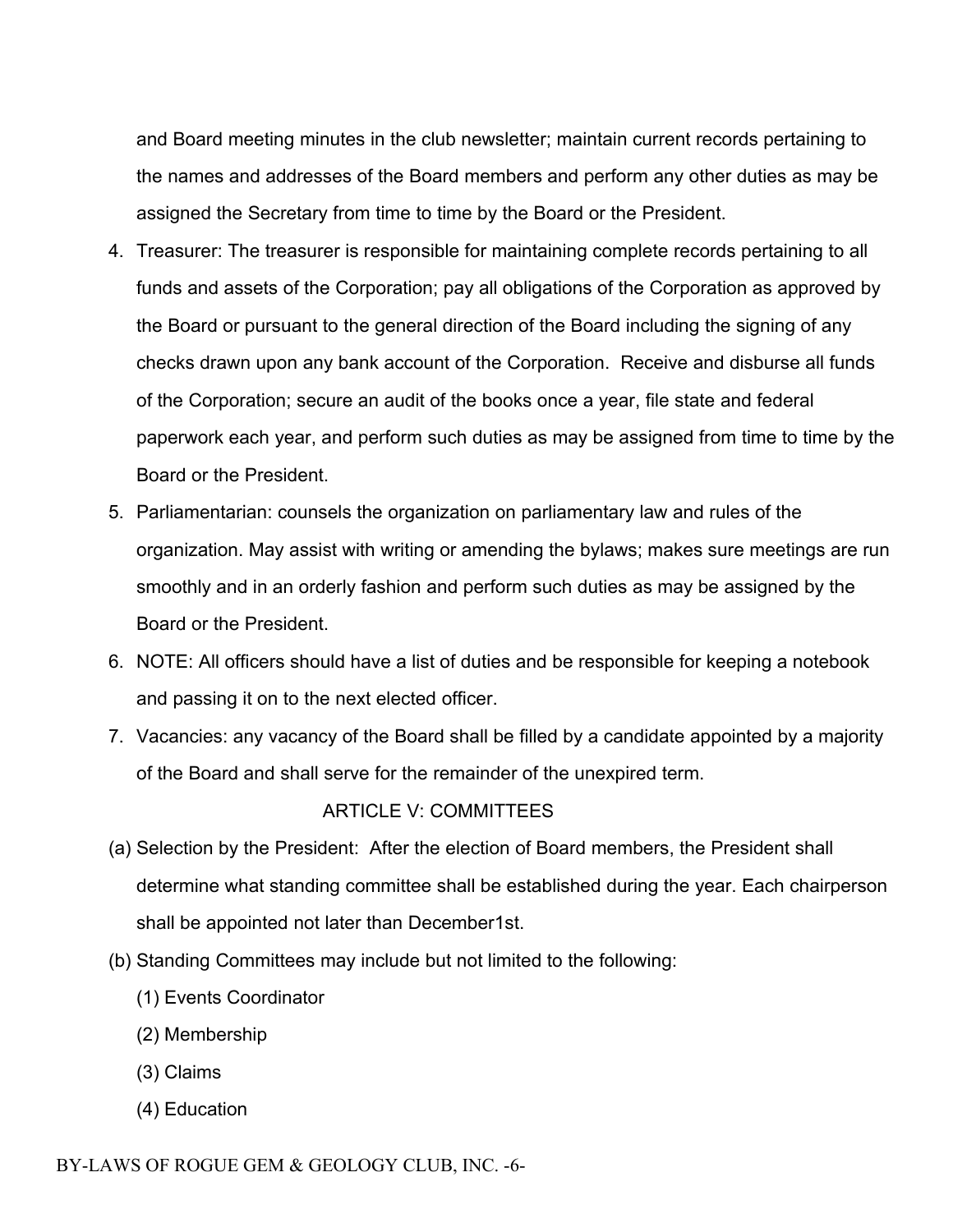(5) Shows

(6) Sales

- (7) Wheel of Fortune
- (8) Newsletter Editor
- (9) Sargent of Arms

 All Chairpersons are responsible for keeping records in a notebook and passing that information on to the next Chairperson. All Chairpersons are encouraged to attend and report at Board meetings.

(c) The Committee Chair shall serve from that date for one year or until another person is appointed to that position.

## ARTICLE VI: CORPORATE INDEMNITY

This corporation will indemnify to the fullest extent not prohibited by law any person who is made, or threatened to be made, a party to an action, suit, or other proceeding, by reason of the fact that the person is a volunteer officer of the corporation.

# **ARTICLE VII: FISCAL YEAR**

The fiscal year of the Corporation shall begin each September 1<sup>st</sup>. and end the next August 31.

## ARTICLE VIII: RULES AND PARLIAMENTARY AUTHORITY

The Board may adopt operating rules for itself and any committees. All meetings of the board shall be conducted according to ORS 65 and Oregon Nonprofit Corporation Handbook as approved by the Board.

## ARTICLE IX – AMENDEMENTS TO BYLAWS

These Bylaws may be amended by an affirmative vote of not less than a majority of a quorum of the regular members at any regular or special meeting.